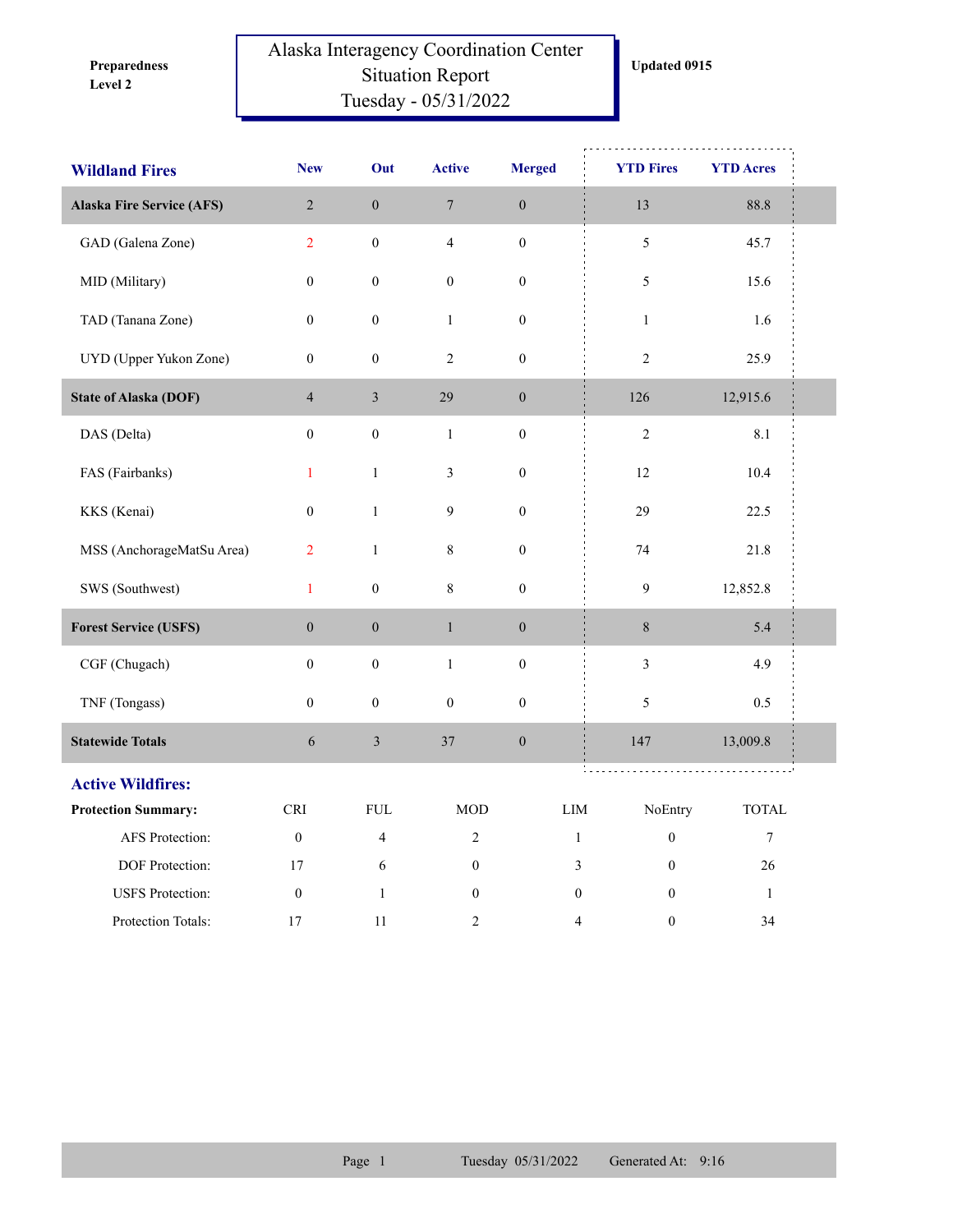## **Active Fires Status Summary**

|                         | Staffed           |                     | <b>Unstaffed</b>  |                     |  |  |
|-------------------------|-------------------|---------------------|-------------------|---------------------|--|--|
|                         | Contained $(S/C)$ | Uncontained $(S/U)$ | Contained $(U/C)$ | Uncontained $(U/U)$ |  |  |
| AFS Protection:         |                   |                     |                   |                     |  |  |
| <b>DOF</b> Protection:  |                   |                     | 25                |                     |  |  |
| <b>USFS</b> Protection: |                   |                     |                   |                     |  |  |
| Status Totals:          |                   |                     |                   |                     |  |  |

| <b>Active Fires Acreage Summary</b> |                       |                |  |  |  |  |  |  |
|-------------------------------------|-----------------------|----------------|--|--|--|--|--|--|
|                                     | Acres                 | Acreage Change |  |  |  |  |  |  |
| 6 New                               | 1,500.9               |                |  |  |  |  |  |  |
| 32 Monitor                          | 11,452.1              | 133.9          |  |  |  |  |  |  |
| 2 Out                               | 0.2                   | 0.0            |  |  |  |  |  |  |
| 5 Prescribed                        | 49,744.0              | 520.1          |  |  |  |  |  |  |
| 45 Fires                            | Total Acres: 62,697.2 |                |  |  |  |  |  |  |

## **Prescribed Fires**

|                                 | <b>YTD</b> Fires | <b>YTD</b> Acres | <b>New</b> | Active | Out Yesterday |
|---------------------------------|------------------|------------------|------------|--------|---------------|
| Military                        |                  | 49,688.0         |            |        |               |
| National Park Service           |                  | 0.1              |            |        |               |
| State of Alaska                 | 4                | 599.1            |            |        |               |
| U.S. Forest Service             |                  | 18.0             |            |        |               |
| <b>Fuels Management Totals:</b> |                  | 50,305.2         |            |        |               |

## **Cause Summary For All Fires (Includes Merged Fires But Not Prescribed Fires)**

|        | Human: 109       | 1,011.3 Acres  |  |
|--------|------------------|----------------|--|
|        | Lightning: $6$   | 1,526.2 Acres  |  |
|        | Undetermined: 32 | 10,472.3 Acres |  |
| Total: | 147              | 13,009.8 Acres |  |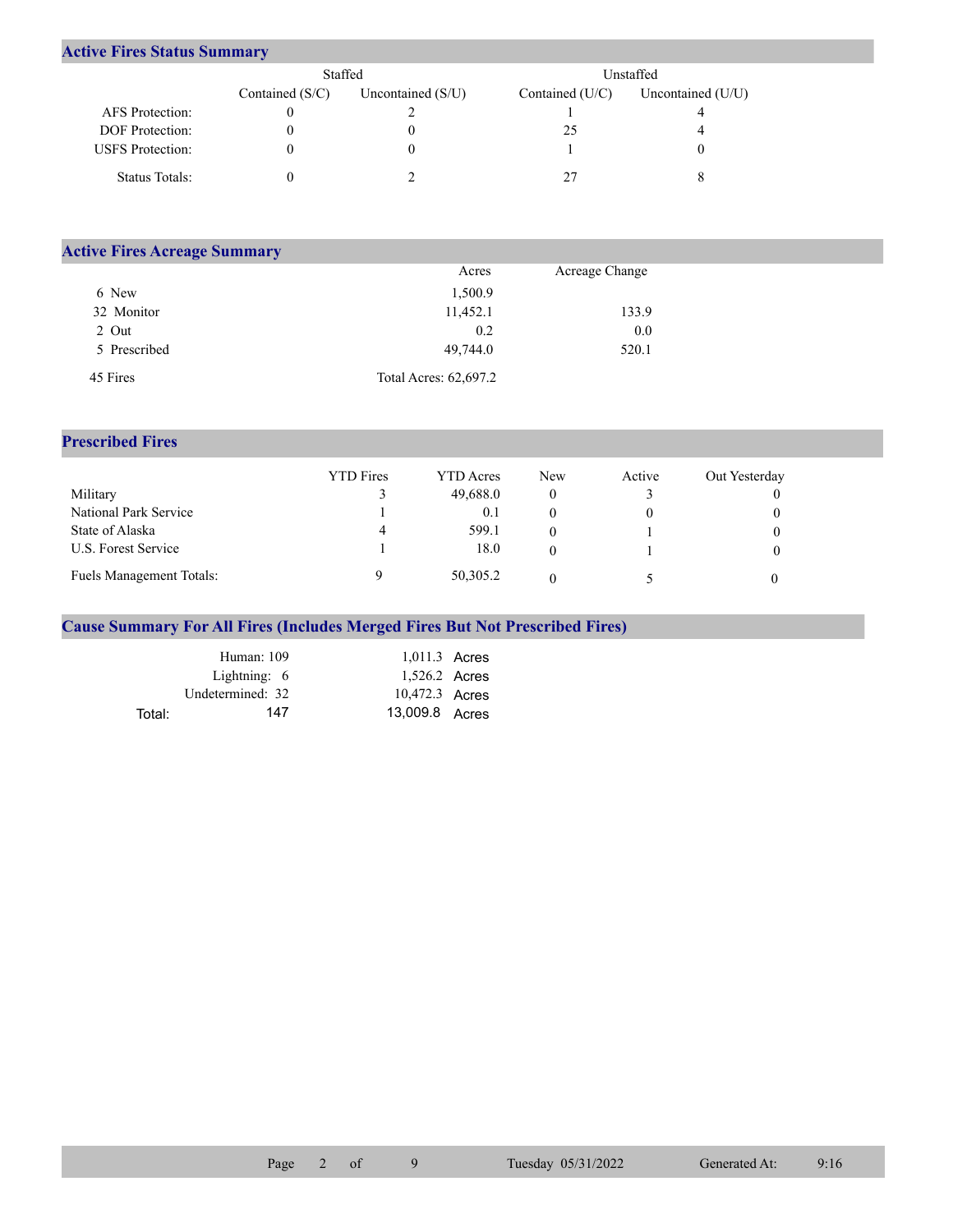| <b>New</b>               | Count: $6$           | Acres: 1,500.9 |                                       |                                                   |                  |  |
|--------------------------|----------------------|----------------|---------------------------------------|---------------------------------------------------|------------------|--|
| Daily Report From: 05/30 |                      |                |                                       | $0.1$ Acreage On $05/30$                          |                  |  |
| PN <sub>5C</sub>         | Lat: $62\,49.5083$   | Status: S/U    | Acres: $0.1$                          | Option: Full                                      |                  |  |
|                          | Lon: $163$ 17.9633   | Personnel: 6   | Start Date: 05/30                     | Area: GAD                                         |                  |  |
|                          | Owner: USFWS         | Unit:          |                                       | <b>AKYDR-Yukon Delta National Wildlife Refuge</b> |                  |  |
| 158                      | Name: Pastolik River |                |                                       |                                                   | Cause: Lightning |  |
| Daily Report From: 05/30 |                      |                |                                       | $0.1$ Acreage On $05/30$                          |                  |  |
| PN5B                     | Lat: $6301.1317$     | Status: S/U    | Acres: $0.1$                          | Option: Full                                      |                  |  |
|                          | Lon: $16306.6600$    | Personnel: 6   | Start Date: 05/30                     | Area: GAD                                         |                  |  |
|                          | Owner: ANCSA         | Unit:          | <b>AKVLN-Kotlik Yupik Corporation</b> |                                                   |                  |  |
| 157                      | Name: Hogback Hill   |                |                                       | Cause:                                            | Lightning        |  |

4SF reported this fire to be 4 acres, running 1-4 ft flame lengths moving sw tundra flat N NE 7-10 mph, no precipitation, values native allotments 1.7 m N and 1.5 m SW small stream in front of head. J-90 deployed 6 smokejumpers, at the time of their arriva,l fire estimated at 10-15 acres.

| Daily Report From: 05/30 |                     | $0.1$ Acreage On $05/30$ |                            |  |           |                     |
|--------------------------|---------------------|--------------------------|----------------------------|--|-----------|---------------------|
| <b>PN49</b>              | Lat: $61\,37.2517$  | Status: U/C              | Acres: $0.1$               |  |           | Option: Critical    |
| 201156                   | Lon: $149\,23.3217$ |                          | Start Date: 05/30          |  | Area: MSS |                     |
| PNPN49                   | Owner: Private      |                          | Unit: <b>AKPRI-Private</b> |  |           |                     |
| 156                      | Name: Polar Bear    |                          |                            |  |           | Cause: Undetermined |

Fire reported by MatCom as a brush fire spreading into the trees. Two Forestry engines and one helitack responded to fire. Fire called contained and controlled.

| Daily Report From: 05/30 |              |                    |                   |  | $0.5$ Acreage On $05/30$                      |  |           |                  |
|--------------------------|--------------|--------------------|-------------------|--|-----------------------------------------------|--|-----------|------------------|
|                          |              | Lat: $64\,49.0967$ | Status: Out 05/30 |  | Acres: $0.5$                                  |  |           | Option: Critical |
| 211155                   |              | Lon: $14733.3667$  |                   |  | Start Date: 05/30                             |  | Area: FAS |                  |
|                          | Owner: State |                    |                   |  | Unit: <b>AKDNS-AK Dept. Natural Resources</b> |  |           |                  |
| 155                      |              | Name: Holmes       |                   |  |                                               |  |           | Cause: Human     |

North Star VFD`s requested Forestry response to an escaped brush burn. Initally five Forestry engines and helitack were responding, but only one engine responded to scene as the fire department units on scene had suppressed the fire. This fire was declared out and command transferred to the North Star VFD.

| Daily Report From: 05/30<br>$0.1$ Acreage On $05/30$ |  |                   |               |                      |  |        |                  |
|------------------------------------------------------|--|-------------------|---------------|----------------------|--|--------|------------------|
|                                                      |  | Lat: 61 37.2517   | Status: $U/C$ | Acres: $0.1$         |  |        | Option: Critical |
| 201153                                               |  | Lon: 149 23.3217  |               | Start Date: 05/30    |  |        | Area: MSS        |
|                                                      |  | Owner: Private    | Unit:         | <b>AKPRI-Private</b> |  |        |                  |
| 153                                                  |  | Name: Kings River |               |                      |  | Cause: | Undetermined     |

The fire was reported by MatCom as a small grass fire. One Forestry engine responded and found a 0.1 acre grass fire. Fire is contained and controlled.

| Daily Report From: 05/30 |            |                     |                          |                                                |                | 1,500.0 Acreage On 05/30 |                  |
|--------------------------|------------|---------------------|--------------------------|------------------------------------------------|----------------|--------------------------|------------------|
| PN4F                     |            | Lat: $5813.1470$    | Status: U/U              |                                                | Acres: 1,500.0 |                          | Option: Limited  |
| 204151                   |            | Lon: $15557.9730$   |                          | Start Date: 05/30                              |                | Area: SWS                |                  |
| PNPN4F                   | Owner: NPS |                     | $\overline{\text{Unit}}$ | <b>AKKAP-Katmai National Park and Preserve</b> |                |                          |                  |
| 151                      |            | Name: Contact Creek |                          |                                                |                |                          | Cause: Lightning |

The fire was reported by Katmai National Park & Preserve personnel after hours 5/29. Park Service personnel reported the fire as .5 acres in open tundra. The fire plotted in Limited protection. A remote weather station was identified 1.5 miles from the fire. Supplies were delivered to King Salmon and will be used to assist in protecting the weather station.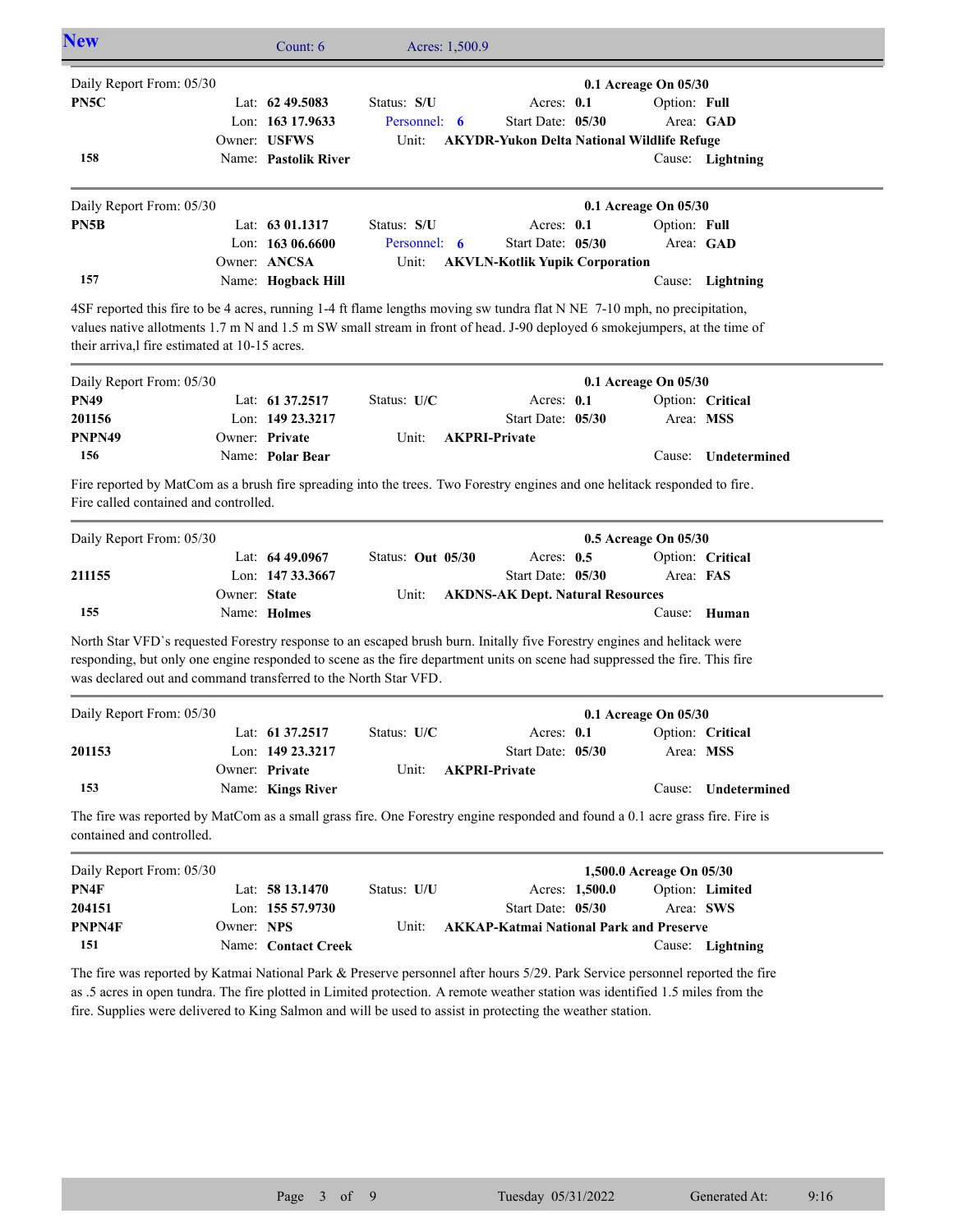| <b>Monitor</b> | Count: $32$ | Acres: 11,452.1 | Acreage Change: 101.0 |  |
|----------------|-------------|-----------------|-----------------------|--|
|----------------|-------------|-----------------|-----------------------|--|

| Last Report: 05/29                                           |              |                     |             |                                           | 0.4 Acreage On 05/29 |              |                                |
|--------------------------------------------------------------|--------------|---------------------|-------------|-------------------------------------------|----------------------|--------------|--------------------------------|
|                                                              |              | Lat: 64 48.7417     | Status: U/C | Acres: 0.4                                |                      |              | Option: Critical               |
| 211149                                                       |              | Lon: 147 27,4267    |             | Start Date: 05/29                         |                      | Area: FAS    |                                |
|                                                              |              | Owner: Private      | Unit:       | <b>AKPRI-Private</b>                      |                      |              |                                |
| 149                                                          |              | Name: Atigun St     |             |                                           |                      |              | Cause: Human                   |
| Daily Report From: 05/30                                     |              |                     |             |                                           |                      |              | 1.3 Acreage Change Since 05/29 |
| PN3C                                                         |              | Lat: 65 11.9283     | Status: U/C | Acres: $1.6$                              |                      | Option: Full |                                |
| 231148                                                       |              | Lon: 152 02.1183    |             | Start Date: 05/29                         |                      |              | Area: TAD                      |
| PDPN3C                                                       |              | Owner: Private      | Unit:       | <b>AKPRI-Private</b>                      |                      |              |                                |
| 148                                                          |              | Name: White Alice   |             |                                           |                      |              | Cause: Human                   |
| Contained and controlled at 0900. All resources demobilized. |              |                     |             |                                           |                      |              |                                |
| Last Report: 05/29                                           |              |                     |             |                                           |                      |              | No Acreage Change Since 05/28  |
|                                                              |              | Lat: 61 35.8233     | Status: U/C | Acres: $0.2$                              |                      |              | Option: Critical               |
| 201147                                                       |              | Lon: 149 25.2117    |             | Start Date: 05/28                         |                      |              | Area: MSS                      |
|                                                              |              | Owner: Private      | Unit:       | <b>AKPRI-Private</b>                      |                      |              |                                |
| 147                                                          | Name: Peck   |                     |             |                                           |                      | Cause:       | Undetermined                   |
|                                                              |              |                     |             |                                           |                      |              |                                |
| Last Report: 05/28                                           |              |                     |             |                                           | 0.1 Acreage On 05/28 |              |                                |
|                                                              |              | Lat: $62\,57.4030$  | Status: U/C | Acres: $0.1$                              |                      |              | Option: Critical               |
| 204146                                                       |              | Lon: 155 35.9190    |             | Start Date: 05/28                         |                      |              | Area: SWS                      |
|                                                              |              | Owner: ANCSA        | Unit:       | <b>AKVLN-MTNT, Limited</b>                |                      |              |                                |
| 146                                                          |              | Name: Chinana Ave   |             |                                           |                      |              | Cause: Human                   |
| Last Report: 05/27                                           |              |                     |             |                                           | 0.1 Acreage On 05/27 |              |                                |
| PN1T                                                         |              | Lat: 62 55.2318     | Status: U/U | Acres: 0.1                                |                      | Option: Full |                                |
| 231143                                                       |              | Lon: $16005.4060$   |             | Start Date: 05/27                         |                      |              | Area: GAD                      |
| <b>PDPN1T</b>                                                |              | Owner: ANCSA        | Unit:       | <b>AKVLN-Hee-yea-Lindge Corporation</b>   |                      |              |                                |
| 143                                                          |              | Name: Grayling Dump |             |                                           |                      |              | Cause: Human                   |
| Last Report: 05/27                                           |              |                     |             |                                           | 0.1 Acreage On 05/27 |              |                                |
|                                                              |              | Lat: $6447.5300$    | Status: U/U | Acres: $0.1$                              |                      |              | Option: Critical               |
| 211140                                                       |              | Lon: 147 21.5433    |             | Start Date: 05/27                         |                      | Area: FAS    |                                |
|                                                              |              | Owner: County       | Unit:       | <b>AKAKS-Fairbanks North Star Borough</b> |                      |              |                                |
| 140                                                          |              | Name: Marigold      |             |                                           |                      | Cause:       | Undetermined                   |
| Last Report: 05/26                                           |              |                     |             |                                           | 5.0 Acreage On 05/26 |              |                                |
| PNY6                                                         |              | Lat: $60\,53.6667$  | Status: U/C | Acres: $5.0$                              |                      | Option: Full |                                |
| 204139                                                       |              | Lon: 162 31.6667    |             | Start Date: 05/26                         |                      |              | Area: SWS                      |
| PNPNY6                                                       |              | Owner: ANCSA        | Unit:       | <b>AKVLN-Kasigluk, Incorporated</b>       |                      |              |                                |
| 139                                                          |              | Name: Kasigluk      |             |                                           |                      | Cause:       | Undetermined                   |
|                                                              |              |                     |             |                                           |                      |              |                                |
| Last Report: 05/28                                           |              |                     |             |                                           |                      |              | No Acreage Change Since 05/27  |
| PNV1                                                         |              | Lat: 59 50.9383     | Status: U/C | Acres: 13.3                               |                      |              | Option: Critical               |
| 203134                                                       |              | Lon: $15058.3750$   |             | Start Date: 05/25                         |                      |              | Area: KKS                      |
| PNPNV1<br>134                                                | Owner: State |                     | Unit:       | <b>AKDNS-AK Dept. Natural Resources</b>   |                      |              |                                |
|                                                              |              | Name: Caribou       |             |                                           |                      | Cause:       | Undetermined                   |
|                                                              |              |                     |             |                                           |                      |              |                                |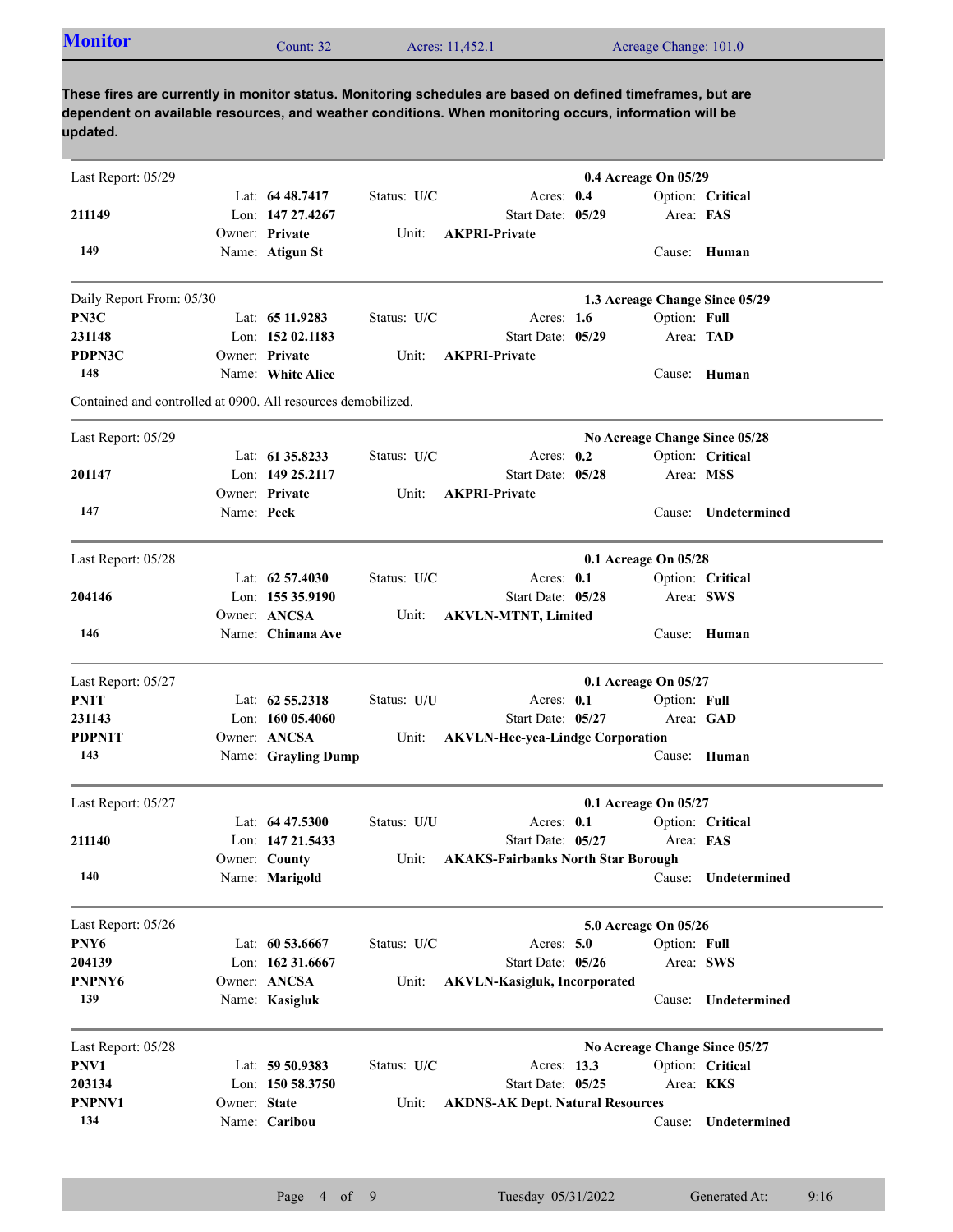| <b>Monitor</b><br>Acres: 11,452.1<br>Acreage Change: 101.0<br>Count: 32 |  |
|-------------------------------------------------------------------------|--|
|-------------------------------------------------------------------------|--|

| Last Report: 05/23 |              | Lat: 61 05.1517                        | Status: U/C | Acres: 0.8                                                   |                               |                  | No Acreage Change Since 05/22<br>Option: Critical |
|--------------------|--------------|----------------------------------------|-------------|--------------------------------------------------------------|-------------------------------|------------------|---------------------------------------------------|
| 201131             |              | Lon: 149 46.1883<br>Owner: Private     |             | Start Date: 05/22<br><b>AKPRI-Private</b>                    |                               | Area: MSS        |                                                   |
| 131                |              | Name: Zircon                           | Unit:       |                                                              |                               |                  | Cause: Human                                      |
| Last Report: 05/22 |              |                                        |             |                                                              | No Acreage Change Since 05/21 |                  |                                                   |
| PNC3               |              | Lat: $64\,55.7600$<br>Lon: 161 11.3517 | Status: U/U | Acres: 40.8<br>Start Date: 05/21                             |                               |                  | Option: Modified<br>Area: GAD                     |
| PDPNC3             |              | Owner: ANCSA                           | Unit:       | <b>AKVLN-Koyuk Native Corporation</b>                        |                               |                  |                                                   |
| 121                |              | Name: Koyuk Dump                       |             |                                                              |                               | Cause:           | Human                                             |
| Last Report: 05/29 |              |                                        |             |                                                              |                               |                  | No Acreage Change Since 05/22                     |
| PNB <sub>5</sub>   |              | Lat: $61\,42.1467$                     | Status: U/C | Acres: $5.1$                                                 |                               |                  | Option: Critical                                  |
| 201116             |              | Lon: $14900.9550$<br>Owner: Private    | Unit:       | Start Date: 05/21<br><b>AKPRI-Private</b>                    |                               | Area: MSS        |                                                   |
| 116                |              | Name: All Elks Road                    |             |                                                              |                               | Cause:           | Undetermined                                      |
| Last Report: 05/21 |              |                                        |             |                                                              | 0.1 Acreage On 05/21          |                  |                                                   |
|                    |              | Lat: $6029.8310$                       | Status: U/C | Acres: 0.1                                                   |                               |                  | Option: Critical                                  |
| 203115             | Owner: State | Lon: 151 00.8780                       |             | Start Date: 05/21                                            |                               | Area: KKS        |                                                   |
| 115                |              | Name: Ski Boot                         | Unit:       | <b>AKDNS-AK Dept. Natural Resources</b>                      |                               |                  | Cause: Human                                      |
| Last Report: 05/21 |              |                                        |             |                                                              |                               |                  | No Acreage Change Since 05/20                     |
|                    |              | Lat: 59 31.5960                        | Status: U/C | Acres: 0.1                                                   |                               | Option: Full     |                                                   |
| 203113             |              | Lon: 151 26.3920<br>Owner: Private     |             | Start Date: 05/20<br><b>AKPRI-Private</b>                    |                               | Area: <b>KKS</b> |                                                   |
| 113                |              | Name: Sadie Cove                       | Unit:       |                                                              |                               |                  | Cause: Human                                      |
| Last Report: 05/20 |              |                                        |             |                                                              | 0.3 Acreage On 05/20          |                  |                                                   |
|                    |              | Lat: 65 07.2890                        | Status: U/C | Acres: $0.3$                                                 |                               |                  | Option: Critical                                  |
| 211112             |              | Lon: $14740.3090$                      |             | Start Date: 05/20                                            |                               | Area: FAS        |                                                   |
| 112                |              | Owner: Private<br>Name: Poker Creek    | Unit:       | <b>AKPRI-Private</b>                                         |                               |                  | Cause: Undetermined                               |
| Last Report: 05/20 |              |                                        |             |                                                              | 0.1 Acreage On 05/20          |                  |                                                   |
|                    |              | Lat: 63 53.7350                        | Status: U/C | Acres: 0.1                                                   |                               |                  | Option: Limited                                   |
| 212111             | Owner: State | Lon: 145 08.1200                       | Unit:       | Start Date: 05/20<br><b>AKDNS-AK Dept. Natural Resources</b> |                               | Area: DAS        |                                                   |
| 111                |              | Name: Barley Way                       |             |                                                              |                               |                  | Cause: Undetermined                               |
| Last Report: 05/27 |              |                                        |             |                                                              |                               |                  | No Acreage Change Since 05/24                     |
|                    |              | Lat: 62 00.4200                        | Status: U/C | Acres: $3.2$                                                 |                               |                  | Option: Critical                                  |
| 201110             |              | Lon: 149 57.8800<br>Owner: Private     | Unit:       | Start Date: 05/20<br><b>AKPRI-Private</b>                    |                               | Area: MSS        |                                                   |
| 110                |              | Name: Caswell Lakes                    |             |                                                              |                               | Cause:           | Undetermined                                      |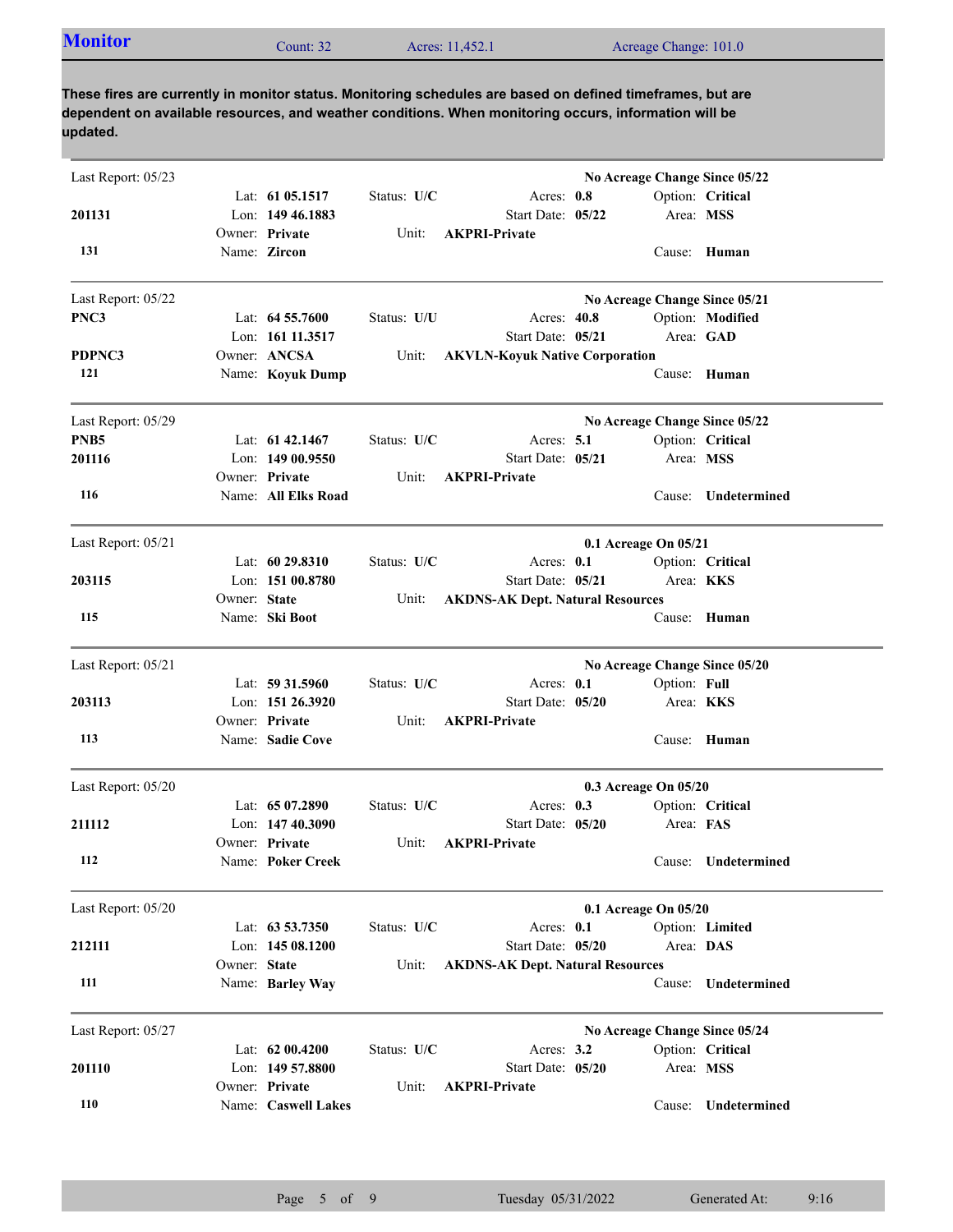| <b>Monitor</b><br>Acres: 11,452.1<br>Acreage Change: 101.0<br>`ount: 32 |  |  |  |  |
|-------------------------------------------------------------------------|--|--|--|--|
|-------------------------------------------------------------------------|--|--|--|--|

| Last Report: 05/20 |              |                         |             |                                                     | 0.1 Acreage On 05/20  |              |                                 |
|--------------------|--------------|-------------------------|-------------|-----------------------------------------------------|-----------------------|--------------|---------------------------------|
| PM9B               |              | Lat: $6505.8410$        | Status: U/U | Acres: 0.1                                          |                       |              | Option: Limited                 |
|                    |              | Lon: 141 38.3700        |             | Start Date: 05/20                                   |                       |              | Area: UYD                       |
| PDPM9B             | Owner: NPS   |                         | Unit:       | <b>AKYCP-Yukon-Charley Rivers National Preserve</b> |                       |              |                                 |
| 109                |              | Name: Trout Creek       |             |                                                     |                       |              | Cause: Lightning                |
| Last Report: 05/23 |              |                         |             |                                                     |                       |              | 25.7 Acreage Change Since 05/20 |
| PM9D               |              | Lat: $6501.5850$        | Status: U/U | Acres: 25.8                                         |                       |              | Option: Modified                |
|                    |              | Lon: 141 14.8017        |             | Start Date: 05/20                                   |                       |              | Area: UYD                       |
| PDPM9D             |              | Owner: ANCSA            | Unit:       | <b>AKDYN-Doyon, Limited</b>                         |                       |              |                                 |
| 108                |              | Name: Windfall Mountain |             |                                                     |                       |              | Cause: Lightning                |
| Last Report: 05/19 |              |                         |             |                                                     |                       |              | No Acreage Change Since 05/18   |
| PM7S               |              | Lat: $59\,48.9260$      | Status: U/C | Acres: $1.5$                                        |                       |              | Option: Critical                |
| 203101             |              | Lon: 151 05.4650        |             | Start Date: 05/18                                   |                       |              | Area: <b>KKS</b>                |
| PNPM7S             |              | Owner: Private          | Unit:       | <b>AKPRI-Private</b>                                |                       |              |                                 |
| 101                |              | Name: Olia Court        |             |                                                     |                       |              | Cause: Human                    |
| Last Report: 05/18 |              |                         |             |                                                     | 0.1 Acreage On 05/18  |              |                                 |
|                    |              | Lat: $60\,28.3740$      | Status: U/C | Acres: $0.1$                                        |                       |              | Option: Critical                |
| 203100             |              | Lon: $15110.5300$       |             | Start Date: 05/18                                   |                       |              | Area: <b>KKS</b>                |
|                    |              | Owner: Private          | Unit:       | <b>AKPRI-Private</b>                                |                       |              |                                 |
| 100                | Name: Jones  |                         |             |                                                     |                       | Cause:       | Human                           |
| Last Report: 05/18 |              |                         |             |                                                     |                       |              | No Acreage Change Since 05/17   |
|                    |              | Lat: 60 31.9040         | Status: U/C | Acres: $0.1$                                        |                       |              | Option: Critical                |
| 203099             |              | Lon: $15047.9930$       |             | Start Date: 05/17                                   |                       |              | Area: <b>KKS</b>                |
|                    |              | Owner: Private          | Unit:       | <b>AKPRI-Private</b>                                |                       |              |                                 |
| 099                |              | Name: Adele             |             |                                                     |                       | Cause:       | Human                           |
| Last Report: 05/20 |              |                         |             |                                                     |                       |              | No Acreage Change Since 05/19   |
| PM5M               |              | Lat: $58\,36.4200$      | Status: U/C | Acres: 24.3                                         |                       |              | Option: Unplanned               |
| 204096             |              | Lon: $15957.9600$       |             | Start Date: 05/17                                   |                       |              | Area: SWS                       |
| PNPM5M             | Owner: State |                         | Unit:       | <b>AKDNS-AK Dept. Natural Resources</b>             |                       |              |                                 |
| 096                |              | Name: Walrus Islands    |             |                                                     |                       | Cause:       | Undetermined                    |
| Last Report: 05/19 |              |                         |             |                                                     |                       |              | No Acreage Change Since 05/18   |
|                    |              | Lat: 62 23.1017         | Status: U/C | Acres: 2.0                                          |                       | Option: Full |                                 |
| 201095             |              | Lon: 149 47.9617        |             | Start Date: 05/17                                   |                       |              | Area: MSS                       |
|                    |              | Owner: Private          | Unit:       | <b>AKPRI-Private</b>                                |                       |              |                                 |
| 095                |              | Name: N. Fork Talkeetna |             |                                                     |                       | Cause:       | Undetermined                    |
| Last Report: 05/16 |              |                         |             |                                                     | 29.2 Acreage On 05/16 |              |                                 |
| <b>PM38</b>        |              | Lat: 59 42.6226         | Status: U/C | Acres: 29.2                                         |                       | Option: Full |                                 |
| 204090             |              | Lon: 161 53.2962        |             | Start Date: 05/16                                   |                       |              | Area: SWS                       |
| PNPM38             |              | Owner: ANCSA            | Unit:       | <b>AKVLN-Qanirtuuq, Incorporated</b>                |                       |              |                                 |
| 090                |              | Name: Arolik            |             |                                                     |                       | Cause:       | Undetermined                    |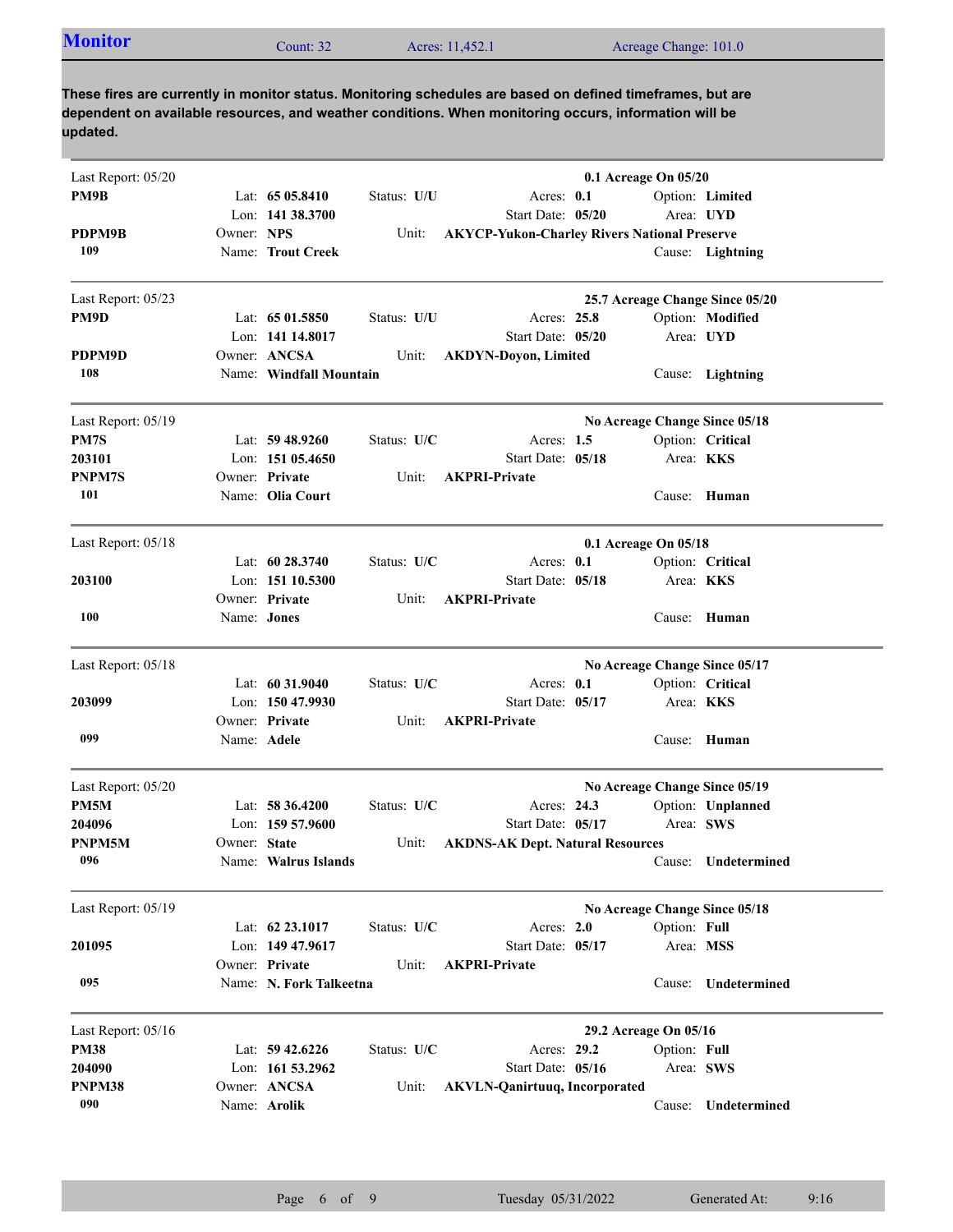| <b>Monitor</b> | Count: $322$ | Acres: 11,452.1 | Acreage Change: 101.0 |
|----------------|--------------|-----------------|-----------------------|
|                |              |                 |                       |

| PM2L<br>Lat: 57 50.7233<br>Status: U/C<br>Option: Full<br>Acres: $0.5$<br>203084<br>Lon: 152 37.9833<br>Start Date: 05/15<br>Area: KKS<br>Owner: ANCSA<br>PNPM2L<br><b>AKVLN-Ouzinkie Native Corporation</b><br>Unit:<br>084<br>Name: Antone Larsen<br>Cause: Human<br>Last Report: 05/12<br>0.2 Acreage On 05/12<br>Lat: $60\,27.8230$<br>Status: U/C<br>Acres: $0.2$<br>Option: Critical<br>Lon: 151 10.3720<br>Start Date: 05/12<br>Area: KKS<br>203079<br>Owner: State<br><b>AKDNS-AK Dept. Natural Resources</b><br>Unit:<br>079<br>Name: Wendy Lane<br>Cause: Human<br>Last Report: 05/18<br>34.4 Acreage Change Since 05/17<br>Lat: $51\,57.2683$<br>Status: U/U<br>Acres: 919.6<br>Option: Unplanned<br>204078<br>Lon: 176 38.7183<br>Start Date: 05/08<br>Area: SWS<br>Owner: DOD<br>Unit:<br><b>AKNVQ-U.S. Navy</b><br>078<br>Name: Adak<br>Cause: Human<br>Last Report: 05/29<br>No Acreage Change Since 05/12<br>PMS1<br>Option: Full<br>Lat: 61 43.9700<br>Status: U/C<br>Acres: $0.1$<br>201077<br>Lon: $14901.7300$<br>Start Date: 05/12<br>Area: MSS<br>Owner: State<br>Unit:<br><b>AKDNS-AK Dept. Natural Resources</b><br>077<br>Name: Buffalo Mine Coal Seam 2022<br>Cause: Lightning<br>1.3 Acreage Change Since 05/14<br>Last Report: 05/18<br>PMR4<br>Lat: 55 20.5650<br>Status: U/C<br>Acres: 70.3<br>Option: Unplanned<br>Lon: 160 26.0880<br>Start Date: 05/12<br>Area: SWS<br>204074<br>Owner: ANCSA<br>PNPMR4<br><b>AKVLN-Shumagin Corporation</b><br>Unit:<br>074<br>Name: Danger Point<br>Undetermined<br>Cause:<br>Last Report: 05/12<br>2.0 Acreage Change Since 05/11<br>Lat: $57\,42.9640$<br>Status: U/C<br>Acres: $4.0$<br>Option: Critical<br>Area: KKS<br>203071<br>Lon: $152\,36.0270$<br>Start Date: 05/11<br>Owner: County<br>Unit:<br><b>AKAKS-Kodiak Island Borough</b><br>Cause: Human<br>071<br>Name: Bell Flats<br>Last Report: 05/11<br>No Acreage Change Since 05/10<br>PL8P<br>Lat: 60 29.5458<br>Status: U/C<br>Option: Full<br>Acres: $0.5$<br>232057<br>Area: CGF<br>Lon: $14959.2440$<br>Start Date: 05/08<br>P0PL8P<br>Owner: USFS<br>Unit:<br><b>AKCGF-Chugach National Forest</b><br>057<br>Name: West Juneau<br>Human<br>Cause:<br>Last Report: 05/23<br>No Acreage Change Since 04/26<br>PKS1<br>Lat: 60 32.1500<br>Status: U/U<br>Acres: 10,302.5<br>Option: Limited<br>Lon: 160 54.7500<br>Start Date: 04/16<br>204012<br>Area: SWS<br>PNPKS1<br>Owner: USFWS<br>Unit:<br><b>AKYDR-Yukon Delta National Wildlife Refuge</b><br>012<br>Name: Kwethluk<br>Cause: Undetermined | Last Report: 05/15 |  |  | 0.5 Acreage On 05/15 |  |
|----------------------------------------------------------------------------------------------------------------------------------------------------------------------------------------------------------------------------------------------------------------------------------------------------------------------------------------------------------------------------------------------------------------------------------------------------------------------------------------------------------------------------------------------------------------------------------------------------------------------------------------------------------------------------------------------------------------------------------------------------------------------------------------------------------------------------------------------------------------------------------------------------------------------------------------------------------------------------------------------------------------------------------------------------------------------------------------------------------------------------------------------------------------------------------------------------------------------------------------------------------------------------------------------------------------------------------------------------------------------------------------------------------------------------------------------------------------------------------------------------------------------------------------------------------------------------------------------------------------------------------------------------------------------------------------------------------------------------------------------------------------------------------------------------------------------------------------------------------------------------------------------------------------------------------------------------------------------------------------------------------------------------------------------------------------------------------------------------------------------------------------------------------------------------------------------------------------------------------------------------------------------------------------------------------------------------------------------------------------------------------------------------------------------------------------------------------------------------------------------------------------------------------------|--------------------|--|--|----------------------|--|
|                                                                                                                                                                                                                                                                                                                                                                                                                                                                                                                                                                                                                                                                                                                                                                                                                                                                                                                                                                                                                                                                                                                                                                                                                                                                                                                                                                                                                                                                                                                                                                                                                                                                                                                                                                                                                                                                                                                                                                                                                                                                                                                                                                                                                                                                                                                                                                                                                                                                                                                                        |                    |  |  |                      |  |
|                                                                                                                                                                                                                                                                                                                                                                                                                                                                                                                                                                                                                                                                                                                                                                                                                                                                                                                                                                                                                                                                                                                                                                                                                                                                                                                                                                                                                                                                                                                                                                                                                                                                                                                                                                                                                                                                                                                                                                                                                                                                                                                                                                                                                                                                                                                                                                                                                                                                                                                                        |                    |  |  |                      |  |
|                                                                                                                                                                                                                                                                                                                                                                                                                                                                                                                                                                                                                                                                                                                                                                                                                                                                                                                                                                                                                                                                                                                                                                                                                                                                                                                                                                                                                                                                                                                                                                                                                                                                                                                                                                                                                                                                                                                                                                                                                                                                                                                                                                                                                                                                                                                                                                                                                                                                                                                                        |                    |  |  |                      |  |
|                                                                                                                                                                                                                                                                                                                                                                                                                                                                                                                                                                                                                                                                                                                                                                                                                                                                                                                                                                                                                                                                                                                                                                                                                                                                                                                                                                                                                                                                                                                                                                                                                                                                                                                                                                                                                                                                                                                                                                                                                                                                                                                                                                                                                                                                                                                                                                                                                                                                                                                                        |                    |  |  |                      |  |
|                                                                                                                                                                                                                                                                                                                                                                                                                                                                                                                                                                                                                                                                                                                                                                                                                                                                                                                                                                                                                                                                                                                                                                                                                                                                                                                                                                                                                                                                                                                                                                                                                                                                                                                                                                                                                                                                                                                                                                                                                                                                                                                                                                                                                                                                                                                                                                                                                                                                                                                                        |                    |  |  |                      |  |
|                                                                                                                                                                                                                                                                                                                                                                                                                                                                                                                                                                                                                                                                                                                                                                                                                                                                                                                                                                                                                                                                                                                                                                                                                                                                                                                                                                                                                                                                                                                                                                                                                                                                                                                                                                                                                                                                                                                                                                                                                                                                                                                                                                                                                                                                                                                                                                                                                                                                                                                                        |                    |  |  |                      |  |
|                                                                                                                                                                                                                                                                                                                                                                                                                                                                                                                                                                                                                                                                                                                                                                                                                                                                                                                                                                                                                                                                                                                                                                                                                                                                                                                                                                                                                                                                                                                                                                                                                                                                                                                                                                                                                                                                                                                                                                                                                                                                                                                                                                                                                                                                                                                                                                                                                                                                                                                                        |                    |  |  |                      |  |
|                                                                                                                                                                                                                                                                                                                                                                                                                                                                                                                                                                                                                                                                                                                                                                                                                                                                                                                                                                                                                                                                                                                                                                                                                                                                                                                                                                                                                                                                                                                                                                                                                                                                                                                                                                                                                                                                                                                                                                                                                                                                                                                                                                                                                                                                                                                                                                                                                                                                                                                                        |                    |  |  |                      |  |
|                                                                                                                                                                                                                                                                                                                                                                                                                                                                                                                                                                                                                                                                                                                                                                                                                                                                                                                                                                                                                                                                                                                                                                                                                                                                                                                                                                                                                                                                                                                                                                                                                                                                                                                                                                                                                                                                                                                                                                                                                                                                                                                                                                                                                                                                                                                                                                                                                                                                                                                                        |                    |  |  |                      |  |
|                                                                                                                                                                                                                                                                                                                                                                                                                                                                                                                                                                                                                                                                                                                                                                                                                                                                                                                                                                                                                                                                                                                                                                                                                                                                                                                                                                                                                                                                                                                                                                                                                                                                                                                                                                                                                                                                                                                                                                                                                                                                                                                                                                                                                                                                                                                                                                                                                                                                                                                                        |                    |  |  |                      |  |
|                                                                                                                                                                                                                                                                                                                                                                                                                                                                                                                                                                                                                                                                                                                                                                                                                                                                                                                                                                                                                                                                                                                                                                                                                                                                                                                                                                                                                                                                                                                                                                                                                                                                                                                                                                                                                                                                                                                                                                                                                                                                                                                                                                                                                                                                                                                                                                                                                                                                                                                                        |                    |  |  |                      |  |
|                                                                                                                                                                                                                                                                                                                                                                                                                                                                                                                                                                                                                                                                                                                                                                                                                                                                                                                                                                                                                                                                                                                                                                                                                                                                                                                                                                                                                                                                                                                                                                                                                                                                                                                                                                                                                                                                                                                                                                                                                                                                                                                                                                                                                                                                                                                                                                                                                                                                                                                                        |                    |  |  |                      |  |
|                                                                                                                                                                                                                                                                                                                                                                                                                                                                                                                                                                                                                                                                                                                                                                                                                                                                                                                                                                                                                                                                                                                                                                                                                                                                                                                                                                                                                                                                                                                                                                                                                                                                                                                                                                                                                                                                                                                                                                                                                                                                                                                                                                                                                                                                                                                                                                                                                                                                                                                                        |                    |  |  |                      |  |
|                                                                                                                                                                                                                                                                                                                                                                                                                                                                                                                                                                                                                                                                                                                                                                                                                                                                                                                                                                                                                                                                                                                                                                                                                                                                                                                                                                                                                                                                                                                                                                                                                                                                                                                                                                                                                                                                                                                                                                                                                                                                                                                                                                                                                                                                                                                                                                                                                                                                                                                                        |                    |  |  |                      |  |
|                                                                                                                                                                                                                                                                                                                                                                                                                                                                                                                                                                                                                                                                                                                                                                                                                                                                                                                                                                                                                                                                                                                                                                                                                                                                                                                                                                                                                                                                                                                                                                                                                                                                                                                                                                                                                                                                                                                                                                                                                                                                                                                                                                                                                                                                                                                                                                                                                                                                                                                                        |                    |  |  |                      |  |
|                                                                                                                                                                                                                                                                                                                                                                                                                                                                                                                                                                                                                                                                                                                                                                                                                                                                                                                                                                                                                                                                                                                                                                                                                                                                                                                                                                                                                                                                                                                                                                                                                                                                                                                                                                                                                                                                                                                                                                                                                                                                                                                                                                                                                                                                                                                                                                                                                                                                                                                                        |                    |  |  |                      |  |
|                                                                                                                                                                                                                                                                                                                                                                                                                                                                                                                                                                                                                                                                                                                                                                                                                                                                                                                                                                                                                                                                                                                                                                                                                                                                                                                                                                                                                                                                                                                                                                                                                                                                                                                                                                                                                                                                                                                                                                                                                                                                                                                                                                                                                                                                                                                                                                                                                                                                                                                                        |                    |  |  |                      |  |
|                                                                                                                                                                                                                                                                                                                                                                                                                                                                                                                                                                                                                                                                                                                                                                                                                                                                                                                                                                                                                                                                                                                                                                                                                                                                                                                                                                                                                                                                                                                                                                                                                                                                                                                                                                                                                                                                                                                                                                                                                                                                                                                                                                                                                                                                                                                                                                                                                                                                                                                                        |                    |  |  |                      |  |
|                                                                                                                                                                                                                                                                                                                                                                                                                                                                                                                                                                                                                                                                                                                                                                                                                                                                                                                                                                                                                                                                                                                                                                                                                                                                                                                                                                                                                                                                                                                                                                                                                                                                                                                                                                                                                                                                                                                                                                                                                                                                                                                                                                                                                                                                                                                                                                                                                                                                                                                                        |                    |  |  |                      |  |
|                                                                                                                                                                                                                                                                                                                                                                                                                                                                                                                                                                                                                                                                                                                                                                                                                                                                                                                                                                                                                                                                                                                                                                                                                                                                                                                                                                                                                                                                                                                                                                                                                                                                                                                                                                                                                                                                                                                                                                                                                                                                                                                                                                                                                                                                                                                                                                                                                                                                                                                                        |                    |  |  |                      |  |
|                                                                                                                                                                                                                                                                                                                                                                                                                                                                                                                                                                                                                                                                                                                                                                                                                                                                                                                                                                                                                                                                                                                                                                                                                                                                                                                                                                                                                                                                                                                                                                                                                                                                                                                                                                                                                                                                                                                                                                                                                                                                                                                                                                                                                                                                                                                                                                                                                                                                                                                                        |                    |  |  |                      |  |
|                                                                                                                                                                                                                                                                                                                                                                                                                                                                                                                                                                                                                                                                                                                                                                                                                                                                                                                                                                                                                                                                                                                                                                                                                                                                                                                                                                                                                                                                                                                                                                                                                                                                                                                                                                                                                                                                                                                                                                                                                                                                                                                                                                                                                                                                                                                                                                                                                                                                                                                                        |                    |  |  |                      |  |
|                                                                                                                                                                                                                                                                                                                                                                                                                                                                                                                                                                                                                                                                                                                                                                                                                                                                                                                                                                                                                                                                                                                                                                                                                                                                                                                                                                                                                                                                                                                                                                                                                                                                                                                                                                                                                                                                                                                                                                                                                                                                                                                                                                                                                                                                                                                                                                                                                                                                                                                                        |                    |  |  |                      |  |
|                                                                                                                                                                                                                                                                                                                                                                                                                                                                                                                                                                                                                                                                                                                                                                                                                                                                                                                                                                                                                                                                                                                                                                                                                                                                                                                                                                                                                                                                                                                                                                                                                                                                                                                                                                                                                                                                                                                                                                                                                                                                                                                                                                                                                                                                                                                                                                                                                                                                                                                                        |                    |  |  |                      |  |
|                                                                                                                                                                                                                                                                                                                                                                                                                                                                                                                                                                                                                                                                                                                                                                                                                                                                                                                                                                                                                                                                                                                                                                                                                                                                                                                                                                                                                                                                                                                                                                                                                                                                                                                                                                                                                                                                                                                                                                                                                                                                                                                                                                                                                                                                                                                                                                                                                                                                                                                                        |                    |  |  |                      |  |
|                                                                                                                                                                                                                                                                                                                                                                                                                                                                                                                                                                                                                                                                                                                                                                                                                                                                                                                                                                                                                                                                                                                                                                                                                                                                                                                                                                                                                                                                                                                                                                                                                                                                                                                                                                                                                                                                                                                                                                                                                                                                                                                                                                                                                                                                                                                                                                                                                                                                                                                                        |                    |  |  |                      |  |
|                                                                                                                                                                                                                                                                                                                                                                                                                                                                                                                                                                                                                                                                                                                                                                                                                                                                                                                                                                                                                                                                                                                                                                                                                                                                                                                                                                                                                                                                                                                                                                                                                                                                                                                                                                                                                                                                                                                                                                                                                                                                                                                                                                                                                                                                                                                                                                                                                                                                                                                                        |                    |  |  |                      |  |
|                                                                                                                                                                                                                                                                                                                                                                                                                                                                                                                                                                                                                                                                                                                                                                                                                                                                                                                                                                                                                                                                                                                                                                                                                                                                                                                                                                                                                                                                                                                                                                                                                                                                                                                                                                                                                                                                                                                                                                                                                                                                                                                                                                                                                                                                                                                                                                                                                                                                                                                                        |                    |  |  |                      |  |
|                                                                                                                                                                                                                                                                                                                                                                                                                                                                                                                                                                                                                                                                                                                                                                                                                                                                                                                                                                                                                                                                                                                                                                                                                                                                                                                                                                                                                                                                                                                                                                                                                                                                                                                                                                                                                                                                                                                                                                                                                                                                                                                                                                                                                                                                                                                                                                                                                                                                                                                                        |                    |  |  |                      |  |
|                                                                                                                                                                                                                                                                                                                                                                                                                                                                                                                                                                                                                                                                                                                                                                                                                                                                                                                                                                                                                                                                                                                                                                                                                                                                                                                                                                                                                                                                                                                                                                                                                                                                                                                                                                                                                                                                                                                                                                                                                                                                                                                                                                                                                                                                                                                                                                                                                                                                                                                                        |                    |  |  |                      |  |
|                                                                                                                                                                                                                                                                                                                                                                                                                                                                                                                                                                                                                                                                                                                                                                                                                                                                                                                                                                                                                                                                                                                                                                                                                                                                                                                                                                                                                                                                                                                                                                                                                                                                                                                                                                                                                                                                                                                                                                                                                                                                                                                                                                                                                                                                                                                                                                                                                                                                                                                                        |                    |  |  |                      |  |
|                                                                                                                                                                                                                                                                                                                                                                                                                                                                                                                                                                                                                                                                                                                                                                                                                                                                                                                                                                                                                                                                                                                                                                                                                                                                                                                                                                                                                                                                                                                                                                                                                                                                                                                                                                                                                                                                                                                                                                                                                                                                                                                                                                                                                                                                                                                                                                                                                                                                                                                                        |                    |  |  |                      |  |
|                                                                                                                                                                                                                                                                                                                                                                                                                                                                                                                                                                                                                                                                                                                                                                                                                                                                                                                                                                                                                                                                                                                                                                                                                                                                                                                                                                                                                                                                                                                                                                                                                                                                                                                                                                                                                                                                                                                                                                                                                                                                                                                                                                                                                                                                                                                                                                                                                                                                                                                                        |                    |  |  |                      |  |
|                                                                                                                                                                                                                                                                                                                                                                                                                                                                                                                                                                                                                                                                                                                                                                                                                                                                                                                                                                                                                                                                                                                                                                                                                                                                                                                                                                                                                                                                                                                                                                                                                                                                                                                                                                                                                                                                                                                                                                                                                                                                                                                                                                                                                                                                                                                                                                                                                                                                                                                                        |                    |  |  |                      |  |
|                                                                                                                                                                                                                                                                                                                                                                                                                                                                                                                                                                                                                                                                                                                                                                                                                                                                                                                                                                                                                                                                                                                                                                                                                                                                                                                                                                                                                                                                                                                                                                                                                                                                                                                                                                                                                                                                                                                                                                                                                                                                                                                                                                                                                                                                                                                                                                                                                                                                                                                                        |                    |  |  |                      |  |
|                                                                                                                                                                                                                                                                                                                                                                                                                                                                                                                                                                                                                                                                                                                                                                                                                                                                                                                                                                                                                                                                                                                                                                                                                                                                                                                                                                                                                                                                                                                                                                                                                                                                                                                                                                                                                                                                                                                                                                                                                                                                                                                                                                                                                                                                                                                                                                                                                                                                                                                                        |                    |  |  |                      |  |
|                                                                                                                                                                                                                                                                                                                                                                                                                                                                                                                                                                                                                                                                                                                                                                                                                                                                                                                                                                                                                                                                                                                                                                                                                                                                                                                                                                                                                                                                                                                                                                                                                                                                                                                                                                                                                                                                                                                                                                                                                                                                                                                                                                                                                                                                                                                                                                                                                                                                                                                                        |                    |  |  |                      |  |
|                                                                                                                                                                                                                                                                                                                                                                                                                                                                                                                                                                                                                                                                                                                                                                                                                                                                                                                                                                                                                                                                                                                                                                                                                                                                                                                                                                                                                                                                                                                                                                                                                                                                                                                                                                                                                                                                                                                                                                                                                                                                                                                                                                                                                                                                                                                                                                                                                                                                                                                                        |                    |  |  |                      |  |
|                                                                                                                                                                                                                                                                                                                                                                                                                                                                                                                                                                                                                                                                                                                                                                                                                                                                                                                                                                                                                                                                                                                                                                                                                                                                                                                                                                                                                                                                                                                                                                                                                                                                                                                                                                                                                                                                                                                                                                                                                                                                                                                                                                                                                                                                                                                                                                                                                                                                                                                                        |                    |  |  |                      |  |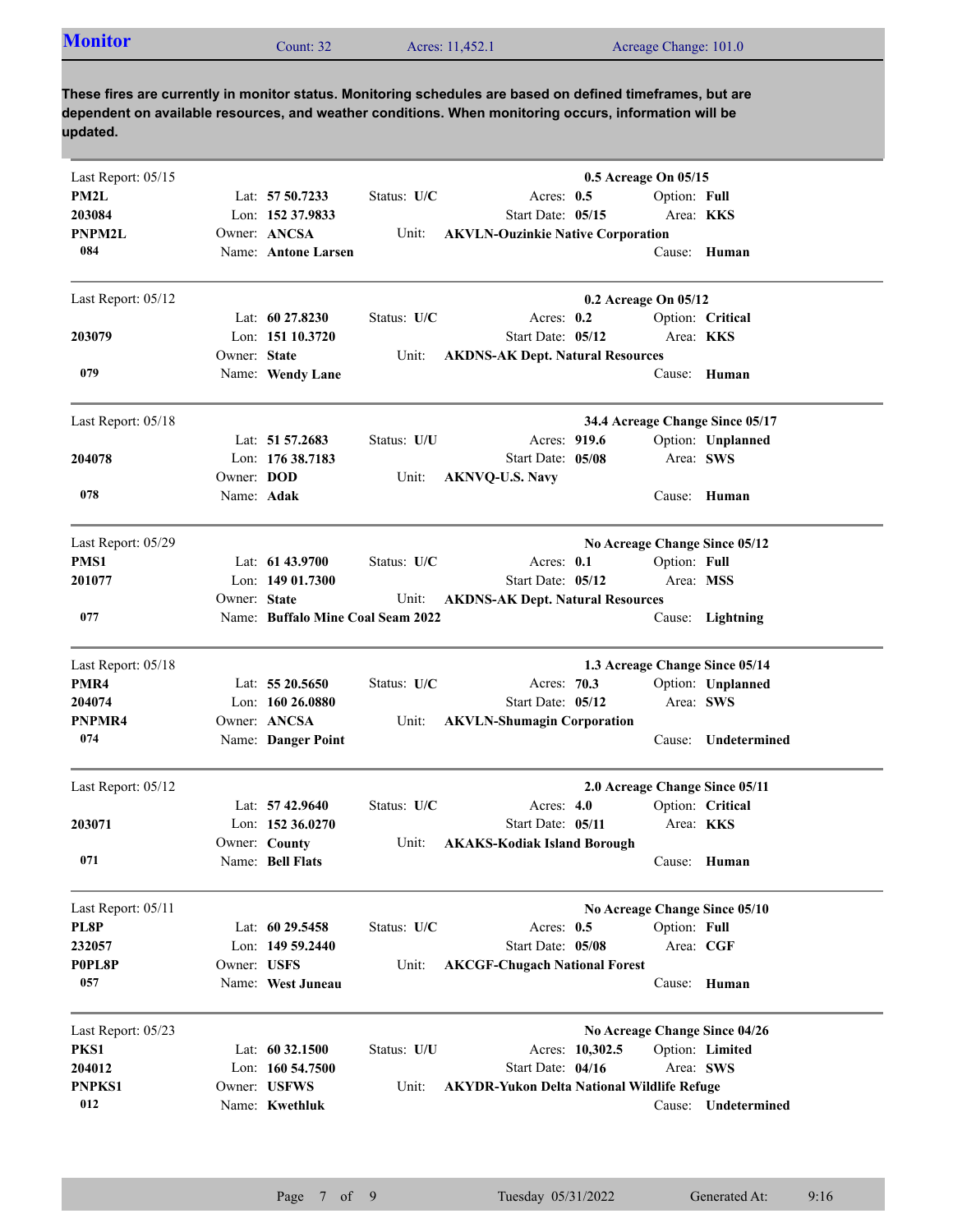| Out                                                                                     |  | Count: $2 \overline{ }$ | Acres: $0.2$             |  | Acreage Change: 0.0  |  |                               |                     |  |
|-----------------------------------------------------------------------------------------|--|-------------------------|--------------------------|--|----------------------|--|-------------------------------|---------------------|--|
| Daily Report From: 05/30                                                                |  |                         |                          |  |                      |  | No Acreage Change Since 05/28 |                     |  |
|                                                                                         |  | Lat: $6136.0210$        | Status: Out 05/30        |  | Acres: $0.1$         |  |                               | Option: Critical    |  |
| 201145                                                                                  |  | Lon: $149$ 15.1560      |                          |  | Start Date: 05/28    |  | Area: MSS                     |                     |  |
|                                                                                         |  | Owner: Private          | Unit:                    |  | <b>AKPRI-Private</b> |  |                               |                     |  |
| 145                                                                                     |  | Name: Creekwood Park    |                          |  |                      |  |                               | Cause: Undetermined |  |
| Forestry personal checked the fire. No heat or smoke reported, and fire was called out. |  |                         |                          |  |                      |  |                               |                     |  |
| Daily Report From: 05/30                                                                |  |                         |                          |  |                      |  | No Acreage Change Since 05/29 |                     |  |
| PN <sub>2</sub> E                                                                       |  | Lat: $60\,39.9767$      | <b>Status: Out 05/30</b> |  | Acres: $0.1$         |  |                               | Option: Critical    |  |
| 203142                                                                                  |  | Lon: $15118.3633$       |                          |  | Start Date: 05/27    |  | Area: KKS                     |                     |  |
| <b>PNPN2E</b>                                                                           |  | Owner: Private          | Unit:                    |  | <b>AKPRI-Private</b> |  |                               |                     |  |

Name: **Spruce Haven** Cause: **Human 142**

Fire was checked, no heat or smoke found. Fire is declared out.